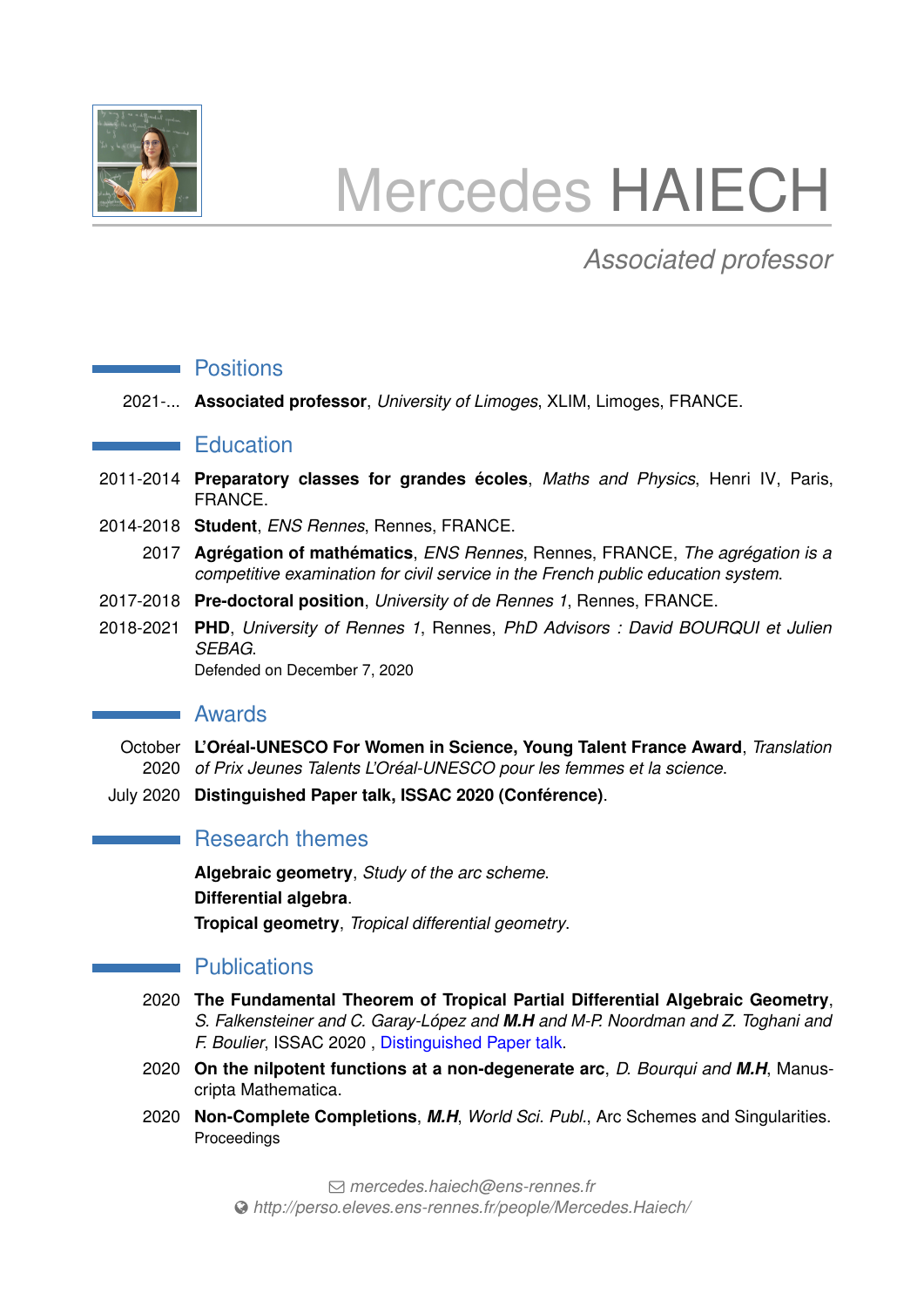# Pre-publications

- \* **On Initials and the Fundamental Theorem of Tropical Partial Differential Geometry**, *S. Falkensteiner and C. Garay-López and M.H and M-P. Noordman and F. Boulier and Z. Toghani*.
- \* **Deformations of solutions of differential equations**, *M.H*.

# **International Conferences (speaker)**

- 2017 **More Invariants from Arc Spaces**, *Versailles, FRANCE*, 25-29 September.
- 2018 **Arcs, differential algebraic geometry and singularities**, *Seville, SPAIN*, 11-14 September.
- 2019 **Tropical Differential Algebra Workshop**, *London, UK*, 3-7 December.
- 2021 **Rencontres doctorales Lebesgue**, *FRANCE -Video-conference-*, 1-3 March.

# Seminar (speaker)

- 2021 **Seminar of Théorie Algorithmique des Nombres**, *Bordeaux, FRANCE*, 26 January.
- 2021 **Seminario AC/GA**, *CIMAT, MEXICO*, 8 February.
- 2021 **Topologie, Géométrie et Algèbre**, *Nantes, FRANCE*, 18 February.
- 2021 **Algebraic geometry and number theory seminar**, *IST, AUSTRIA*, 22 April.
- 2021 **Seminar of Géométrie et d'algèbre effectives**, *IRMAR, Rennes, FRANCE*, 14 May.
- 2021 **Seminar Limousin de Calcul Formel**, *XLIM, Limoges, FRANCE*, 10 June.

# **Responsibilities**

- Since 2020 **Representative of the PHD students of the IRMAR's concil**.
- 2019-2020 **Co-organizer of the doctoral student seminar in algebra and geometry**.
- 2019-2021 **In charge of a research and training group (GRF), Culture Maths**, *IREM*.

#### **Skills**

LAT<sub>E</sub>X SAGE

English Fluent German Scholar

## **Teaching**

- 2018-2021 **Teaching**, *64 hours per year*, ENS Rennes.
	- 2017 **Teaching**, *30 hours*, ENS Rennes, TD de théorie des groupes.